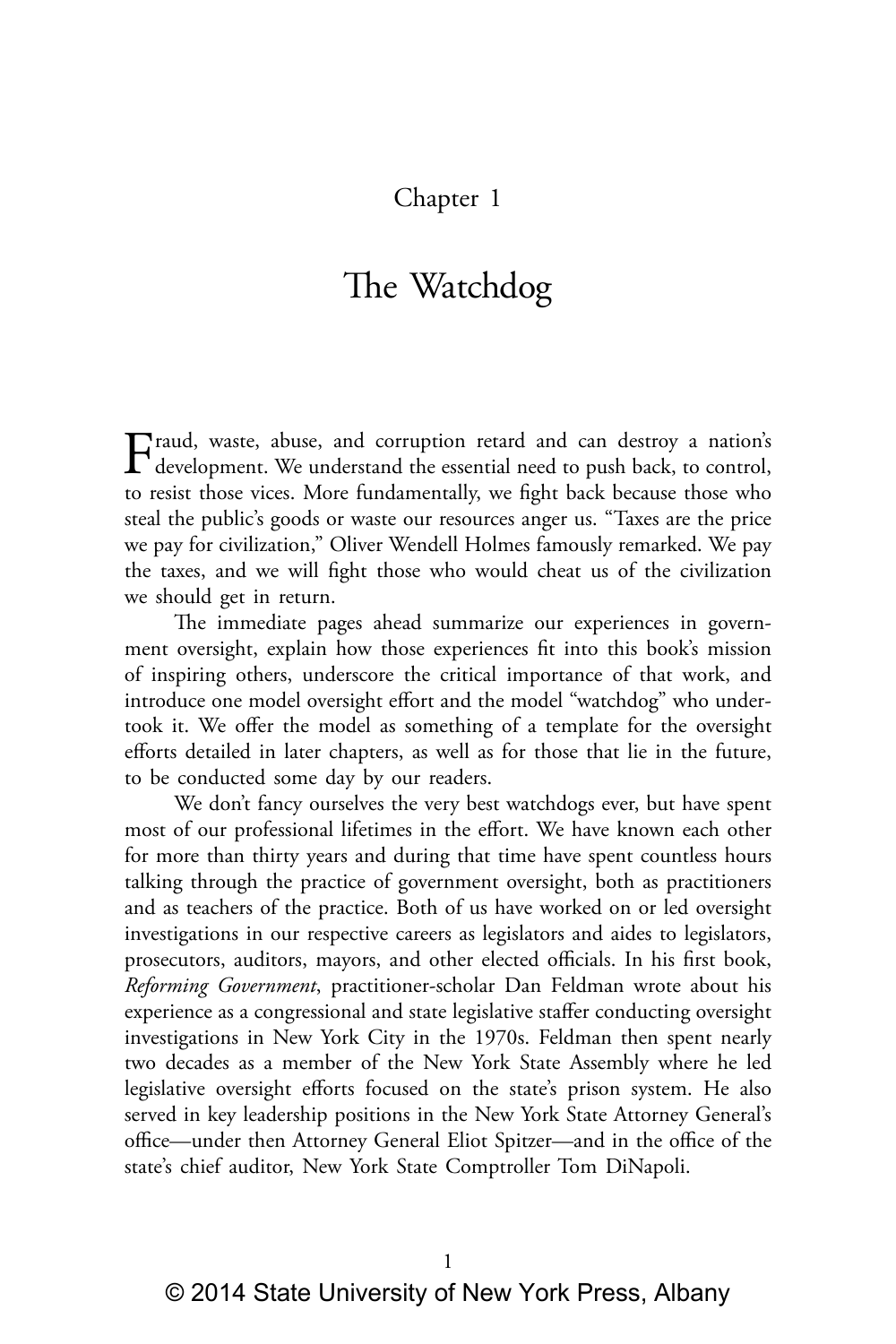David Eichenthal spent fifteen years in state and local government in the New York City Comptroller's office as an assistant to Liz Holtzman, as an Assistant Inspector General working to combat organized crime's influence on the construction industry, and as a top aide in the New York City Public Advocate's office (then run by former Nader Raider Mark Green) leading investigations of then-New York City Mayor Rudy Giuliani's administration. Eichenthal subsequently moved to Tennessee where he took on Wall Street's role in public pensions.

Although this book draws on cases from all over the United States, many of the case studies that we highlight in the chapters that follow are based on our own efforts to practice "the art of the watchdog." Those latter case studies make available to the reader the deeper level of knowledge and insight that should accrue from personal involvement.

If you are a practitioner, we will arm you with tools and techniques designed to combat fraud, waste, abuse, and corruption. If you are a student of government—but more importantly, if you care about the quality and integrity of government—we aim to provide you with a story of the good and the bad of current oversight, with an eye to improving our government.

Why an art? Why not a science? In part, it is because we believe that effectiveness as a watchdog depends at least as much on who you are as on what you know. If you are fatalistic, phlegmatic, and like to "go with the flow," don't make oversight your life's work.

The best public watchdogs combine a powerful indignation with relentless persistence. Public watchdogs need a low "boiling point"—an intolerance for abuse and injustice. So long as they share that burning need to fight abuse and injustice, a wide range of citizens can launch victorious oversight efforts as watchdogs: lawyers, legislators, auditors, investigators, journalists, staff for elected officials or civic groups, others. Still, success rarely comes quickly; almost always, it demands much more than David's slingshot conquest of Goliath. In this arena, Goliath revives and recovers a few times, so David needs to monitor his results and follow up on his efforts for a few months or years.

#### Why Oversight Matters

It is often said that people first decide, then justify; that is, they make decisions on a "gut" level, and afterward construct an intellectual rationale to justify their choice. On a day-to-day basis, we fight fraud, waste, abuse, and corruption because they infuriate us. But sound intellectual arguments justify a commitment to the practice of oversight.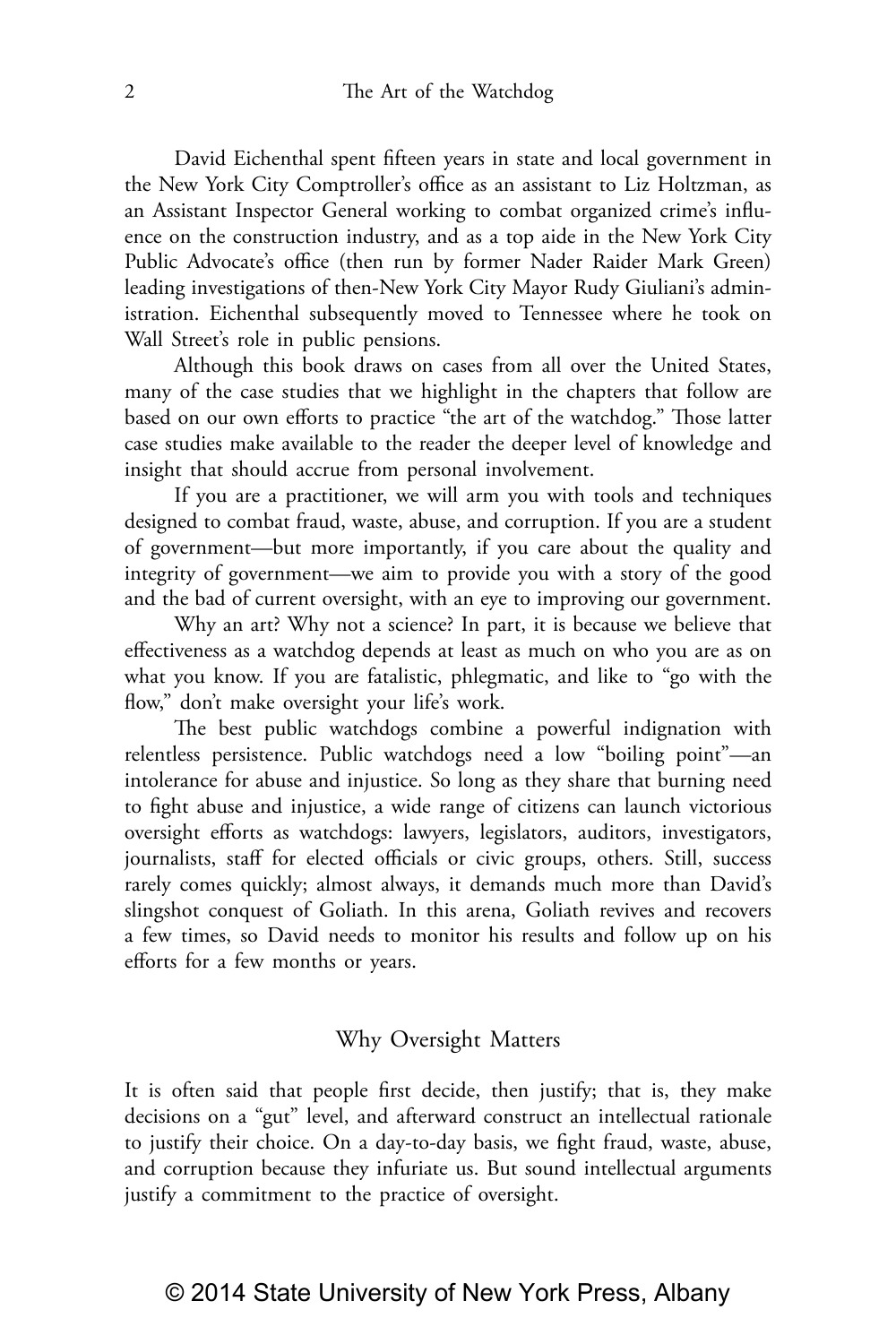Simply put, unchecked corruption can render a regime—or government—dysfunctional.

The author Thomas Friedman tells a great story of the Asian and African officials who visit each other's homes. The African wonders at the opulence of the Asian's home, so the Asian points to his beautiful picture window, and asks, "What do you see?" The African notes the large new bridge. The Asian points to himself, and says, "ten percent." Some years later, the Asian visits the African at home. Now the Asian is impressed: The African's home is far more opulent than his. The African says, "Look out the window." The Asian does so. The African asks, "What do you see?" Puzzled, the Asian says "nothing!" The African smiles, points to himself, and says, "one hundred percent."

Political conservatives may look at the effort to root out waste, fraud, and corruption as consistent with their goal to shrink the size of an inefficient government. For liberals who believe in an active government, there is an obligation to guarantee that the limited resources entrusted to the government for worthy purposes go to their intended use rather than to line the pockets of corrupt officials and that agents of government vested with power respect rather than abuse the public trust.

Our obvious enemies are those who would cheat and steal from the public and those who through inefficiency would waste valuable taxpayer dollars. We also have less obvious enemies. Those who suggest that all politicians are corrupt and all government is inefficient spread a lie that undermines our democracy and the integrity of our system of government. The more citizens who accept such a view, the fewer who will bother with oversight, or will react with outrage when they see fraud, waste, abuse, and corruption exposed. The more that apathy replaces outrage, the less that "watchdogs" will be able to generate pressure to force reform.

Moreover, that view leads us down a path where more and more Americans look to their government and simply say, "why bother." We believe that democracy is a participatory sport—and that the best way for democracy to succeed is for Americans to engage in it. Thus, the goal of oversight is not merely to make our government less wasteful and corrupt, but to build trust and confidence in our very system of government. Effective oversight that leads to more effective and efficient government is critical to maintaining the democratic values that we cherish. For us, in the participatory sport of democracy, we often root for the referee.

And that's why we wrote this book. Because at a time of tea parties on the right and Occupy Wall Street on the left, as the size of our national government has grown and fiscal pressure forces our state and local governments to shrink, as Republicans and Democrats in state capitols and city

### © 2014 State University of New York Press, Albany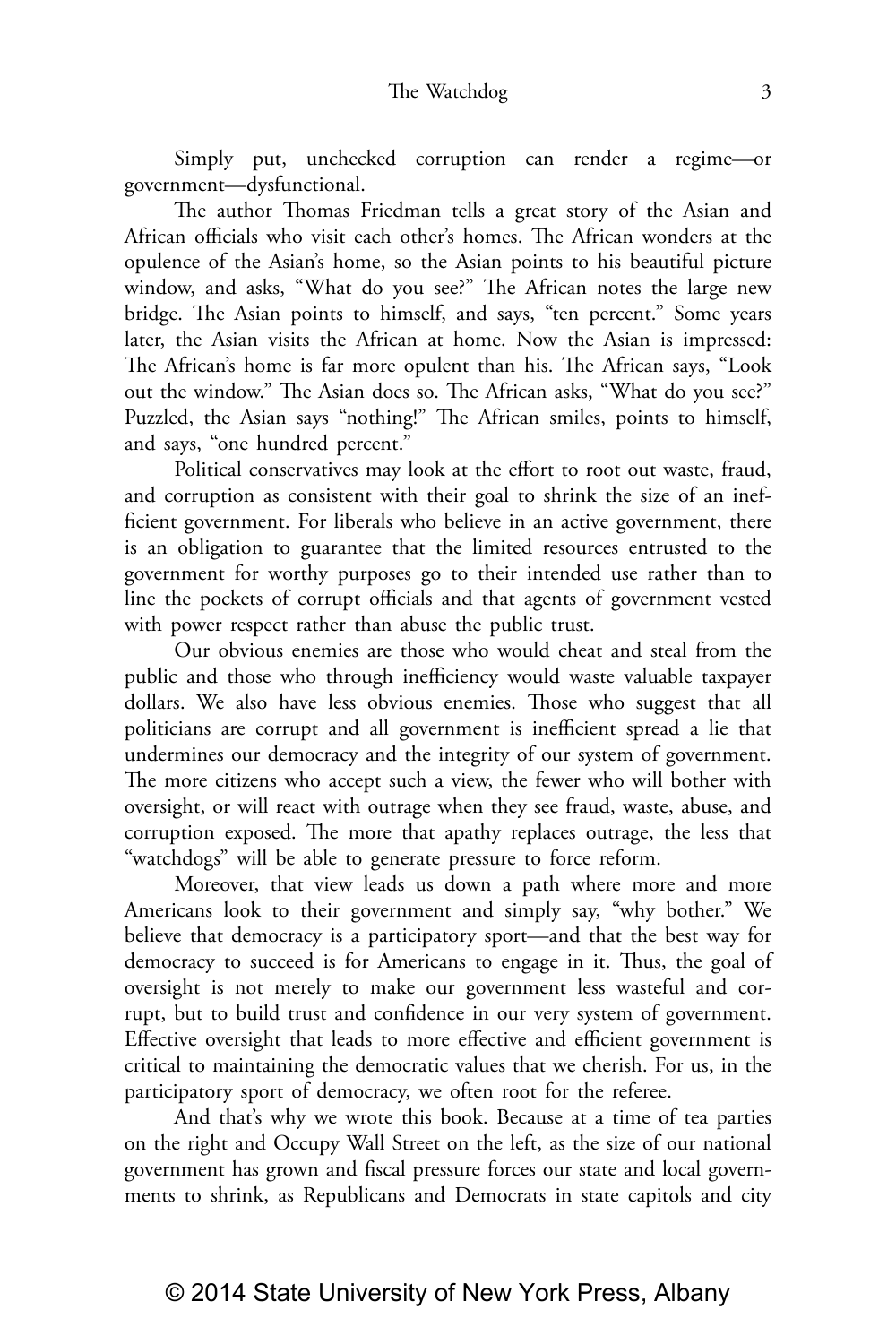halls struggle to continue to deliver basic services to their constituents, effective oversight can play an extraordinary role in righting how government works.

Yet, in the past decades, the role of the government watchdog often has become more about the scandal of the day—or the hour—and what gets covered on CNN rather than the hard work necessary to investigate and expose scandal and convert it into reform. We write as the role of investigative journalism is being diminished, even as access to information has never been greater. We write in fervent hope that the "art of the watchdog" does not become a lost one.

#### Liz Holtzman's Efforts to Uncover Nazis in America

Both of us—at different times and in different roles—worked for one watchdog whose characteristics and accomplishments offer a model to be emulated by those who would serve the cause of justice—Elizabeth Holtzman. As a member of her congressional staff, Dan Feldman helped lead the investigation of the federally funded summer lunch program that led to felony convictions and program reform. As a member of her New York City Comptroller staff, David Eichenthal uncovered links between city contractors and organized crime and helped block more than \$250 million in unnecessary construction projects. Those efforts fit within a more rigid and restricted conventional notion of the watchdog role. But the watchdog, in our view, more properly includes the broader range of targets encompassed by the somewhat amorphous term *abuse*, understood as the exercise of government authority for bad purposes. In that regard, Holtzman's work in challenging, exposing, and correcting the federal government's willingness to look the other way when it came to the presence of Nazi war criminals in the United States may be the best example we know of the art of the watchdog.

Liz Holtzman remains the youngest woman ever elected to Congress, the only woman ever elected as district attorney in New York City, and the only woman ever elected as chief auditor of the nation's largest city. Early on, Holtzman had taken on a leadership role in major issues before the Congress—ending the Vietnam War and promoting equal rights for women. At home, Holtzman also was hard at work building the kind of constituent services needed to win local support and re-election. She would also soon serve with distinction on the House Judiciary Committee in its impeachment proceedings of President Richard Nixon. In other words, she had quite a first term.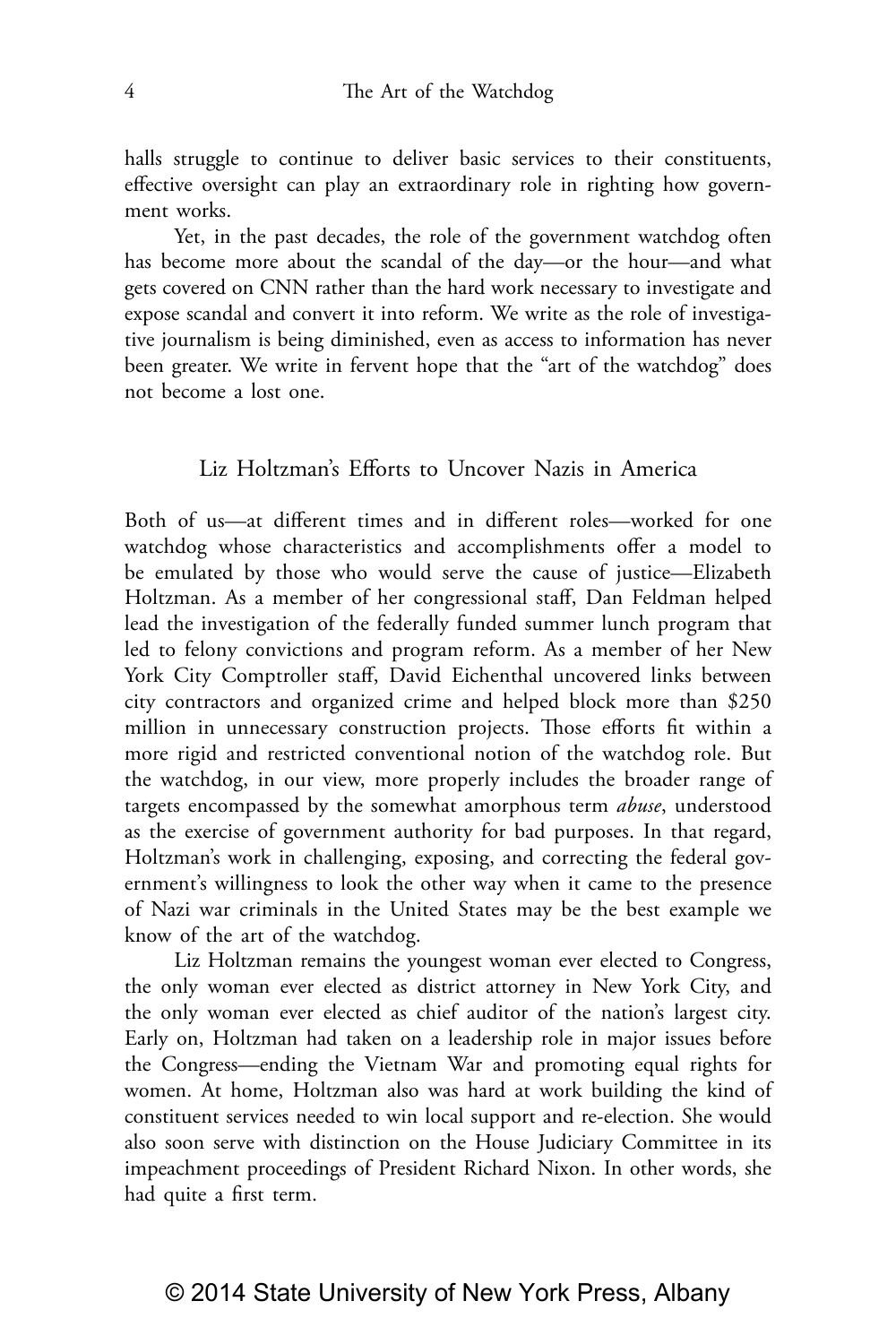#### The Watchdog 5

In 1973, Holtzman was still in her first year in Congress. Just a year earlier, she had defeated fifty-year incumbent and then-Chair of the House Judiciary Committee, Emanuel Celler, for his Brooklyn, New York seat.

#### *Step 1: The Whistleblower*

In the middle of 1973, that chaotic year of national turmoil, perhaps because of her outspokenness on other issues, a whistleblower from the Immigration and Naturalization Service (INS) approached Holtzman and asked to meet with her confidentially. At the meeting, he told her that the INS had a list of Nazi war criminals living in the United States but was doing nothing to bring them to justice.

These individuals had come here after World War II, in some cases on their own but also in some cases with the assistance of the U.S. government. For Holtzman, it was a shocking revelation. But at the time, no one within the federal government—or among outside organizations—was really focused on the issue.

As Holtzman notes, "Public interest in the Holocaust was not widespread at the time. The Simon Weisenthal Center didn't exist. Survivor groups had little political involvement, although the Jewish War Veterans sometimes spoke out. And obviously the U.S. government made almost no effort to take action against the Nazis."

#### *Step 2: The First Hearing*

Holtzman served as a member of the Congressional subcommittee with oversight over the INS. Several months after her meeting with the whistleblower, the commissioner of the INS appeared before the subcommittee during what Holtzman describes as a "relatively routine hearing." She used the opportunity, however, to begin asking questions about the issues raised by the whistleblower. When Holtzman asked if, in fact, the INS had a list of Nazi war criminals living in the United States, the INS commissioner testified that they did. Holtzman then elicited testimony that there were fifty-three alleged Nazi war criminals on the list. When Holtzman asked what the INS was doing about this, the INS commissioner could not provide an answer.

#### *Step 3: Document Review*

It would have been easy for Holtzman to leave things as they were—she had gotten the admission and surely the INS would begin to address the

## © 2014 State University of New York Press, Albany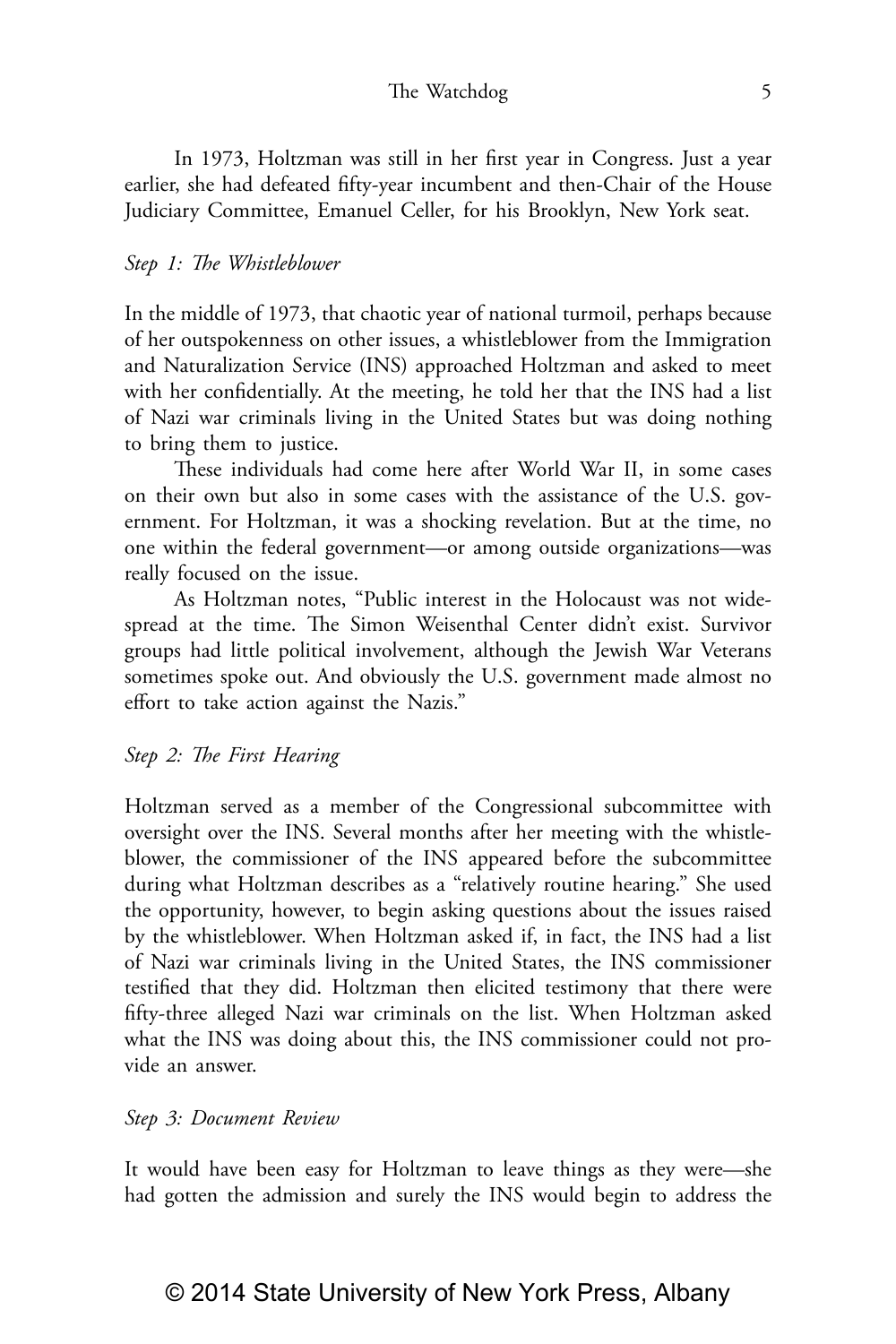matter. Instead, she demanded to see the files of the fifty-three alleged war criminals who were living in the United States—and personally reviewed the material at the INS's New York office.

#### *Step 4: Public Call for Action*

After reviewing the documents, a month after the initial hearing Holtzman went public—blasting the INS for failing to conduct adequate investigations and proposing the creation of a War Crimes Strike Force within the INS.

#### Follow Up and Follow Through

These initial steps—and Holtzman's initial actions—led to an eight-year effort to translate oversight into action and results. She was the watchdog who, once she had the wrongdoer in her bite, would never let go. Her persistence turned what might have been just a good one-day story on federal inaction into a career-defining pursuit.

That was certainly the view from inside the INS. An internal Justice Department review of the history of the U.S. role in tracking down Nazi war criminals concluded that "Holtzman did not merely hector; she got down in the trenches. She met at her office with INS investigators to review the leading investigations; she visited INS' New York office and spent hours reviewing the files; and she sent the INS detailed critiques and analyses of the agency's work."

It took time, but Holtzman's continuous prodding started to produce results. In early 1977, Holtzman called for new Congressional hearings this time focused on the INS and Nazi war criminals. At the hearing, the INS announced that it was changing procedures for investigating Nazis and would create a centralized task force, much as Holtzman had recommended several years earlier. The INS also ordered all closed cases involving alleged Nazi war criminals still living in the United States to be reopened for review.

Holtzman's oversight efforts also translated into legislative action. In 1978, Congress passed the Holtzman Amendment making it easier for the United States to both deport Nazi war criminals and exclude them from entry.

Even after the task force at the INS was created, Holtzman continued to follow up and monitor progress. The head of the so-called Special Litigation Unit, Martin Mendelsohn, "was a frequent visitor to Congresswoman Holtzman's office." And when funding for the effort became an issue, Holtzman proposed to move the unit to the Department of Justice main building to ensure higher exposure and adequate funding.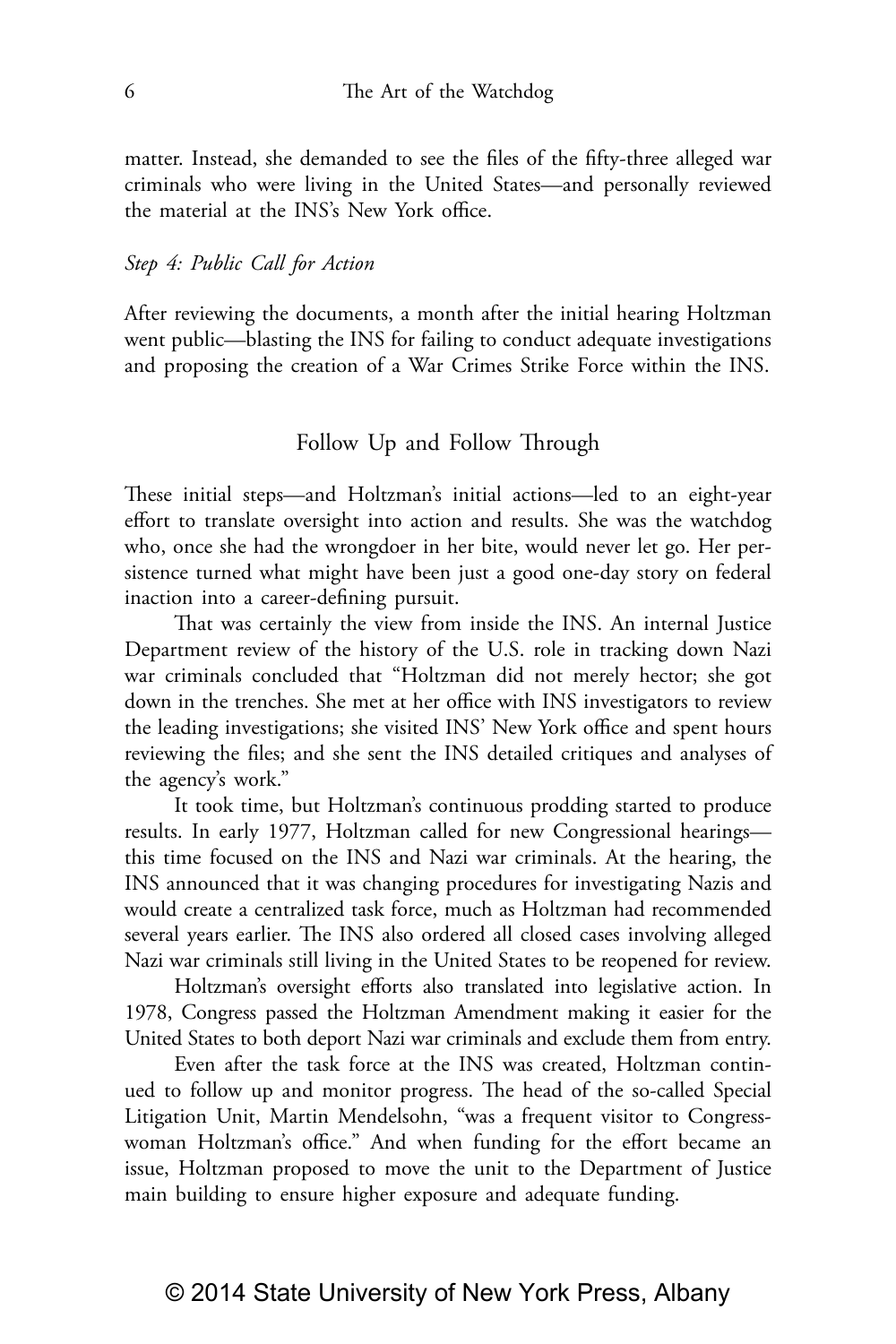#### The Watchdog 7

Both the Department of Justice and the INS initially opposed the proposed restructuring. Again, combining her oversight role with legislative authority, Holtzman proposed to mandate the shift by statute. Six years after Holtzman's first questions at a Congressional hearing, the Office of Special Investigations (OSI) was created in the Justice Department.

Still, even with the creation of OSI, Holtzman "remained vigilant about OSI matters, issuing press releases to announce OSI filings and victories; exhorting the State Department to work with OSI to update its Watchlist (they did); demanding that State modify its visa application form to take into account new legislation precluding the entry of Nazi persecutors (also done), and notifying OSI when she learned of a potential subject." According to the one-time head of OSI Allen Ryan, Holtzman "had the reputation in OSI . . . of being . . . Ghenghis Khan incarnate. You'd think going to see her was like climbing Mt. Everest to see the Dali Lama."

Even after leaving Congress—as a local elected official and private citizen—Holtzman remained a supporter and prod of OSI. As of 2006, eighty-three persecutors had been denaturalized; sixty-two have left the country permanently as a result of OSI's work, and more than 170 were prevented from entering the United States. There is a pretty clear case to be made that because of Holtzman's relentless efforts as a watchdog, hundreds of Nazis were brought to justice who otherwise would have gone unnoticed in our midst.

#### Conclusion: The Art of the Watchdog

With nearly forty years of hindsight, it is clear just how decisive Holtzman's role was in this important part of post-war American history. There is little question that but for Holtzman's pursuit of justice, there would not have been an OSI, the INS would have continued to allow Nazi war criminals to live in our midst, and hundreds of war criminals would not have faced accountability.

In the coming chapters, we discuss the art of the watchdog—what oversight is, how to do it, and how it is practiced every day at the federal, state, and local levels in the United States. We discuss a series of case studies—some involving our own work over the years—of the exercise of oversight. But the story of Elizabeth Holtzman and the creation of the OSI should tell the reader much in just these first pages of our discussion of the theory and practice of oversight in U.S. government.

First and foremost, Holtzman was deeply intolerant of abuse and injustice. Not everyone would view the same set of facts—the federal

### © 2014 State University of New York Press, Albany